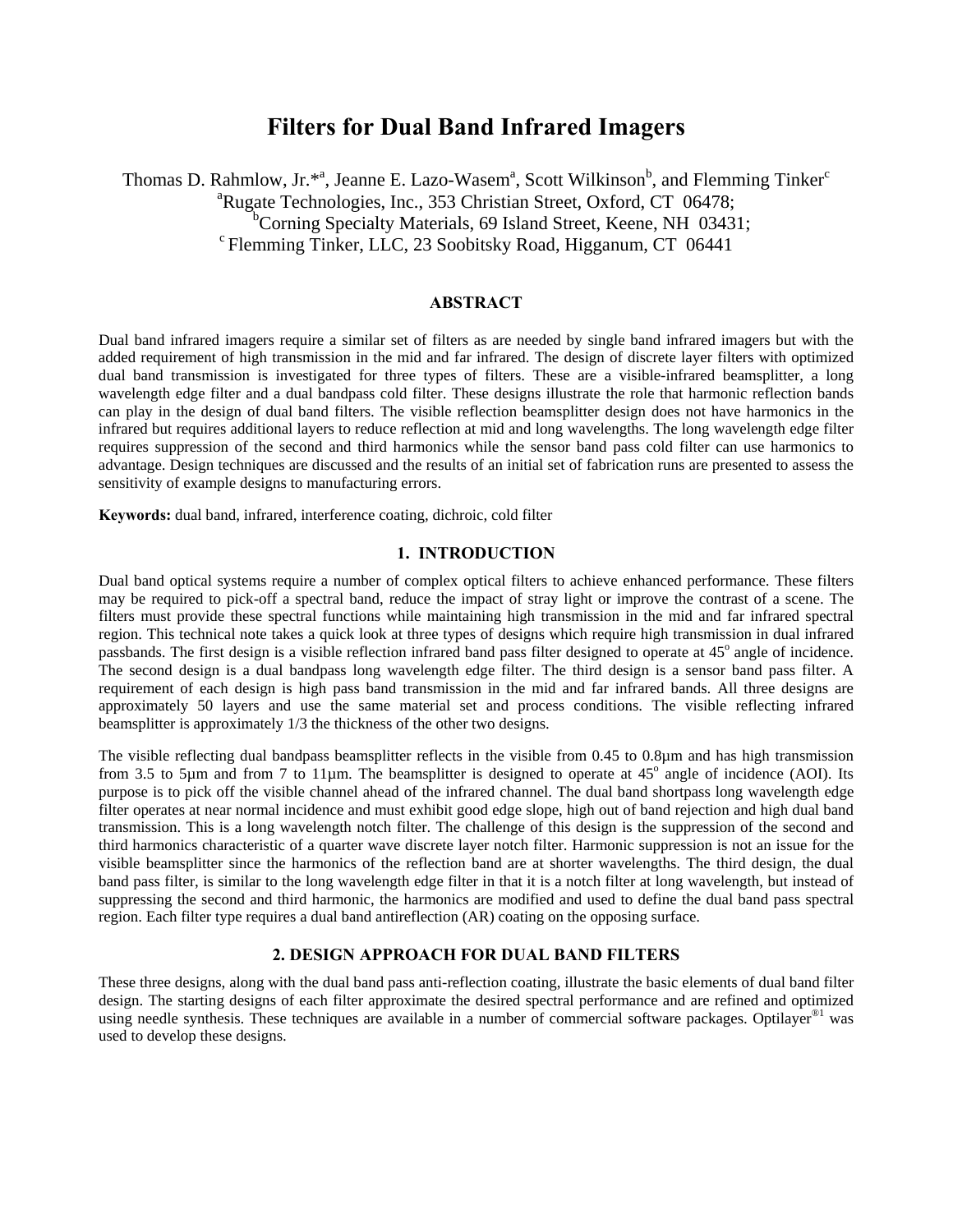

Figure 1:Refractive index profile for a discrete quarter wave notch filter[ (MH)^5 0.5M 0.5L ].



Figure 3: Refractive index profile for an asymmetric notch filter [ (0.5M1.5H)^5 0.5M 0.5L ].



Figure 5: Refractive index profile for a discrete notch filter with suppressed  $2<sup>nd</sup>$  and  $3<sup>rd</sup>$  order harmonics. [0.9M(0.12H0.12M0.9H0.12M0.12H0.9M)^70.5M0.5L]



Figure 2: Modeled transmission for a quarter wave notch filter exhibits odd ordered harmonics. The third harmonic falls within the mid-IR pass band.



Figure 4: Modeled transmission for an asymmetric filter exhibits even and odd ordered harmonics. This design technique allows for better edge slope and potential blocking of the off band region from 5 to 7 microns.



Figure 6: Modeled transmission for a discrete notch filter with suppressed  $2<sup>nd</sup>$  and  $3<sup>rd</sup>$  order harmonics. This is the starting design used for the long wavelength edge filter.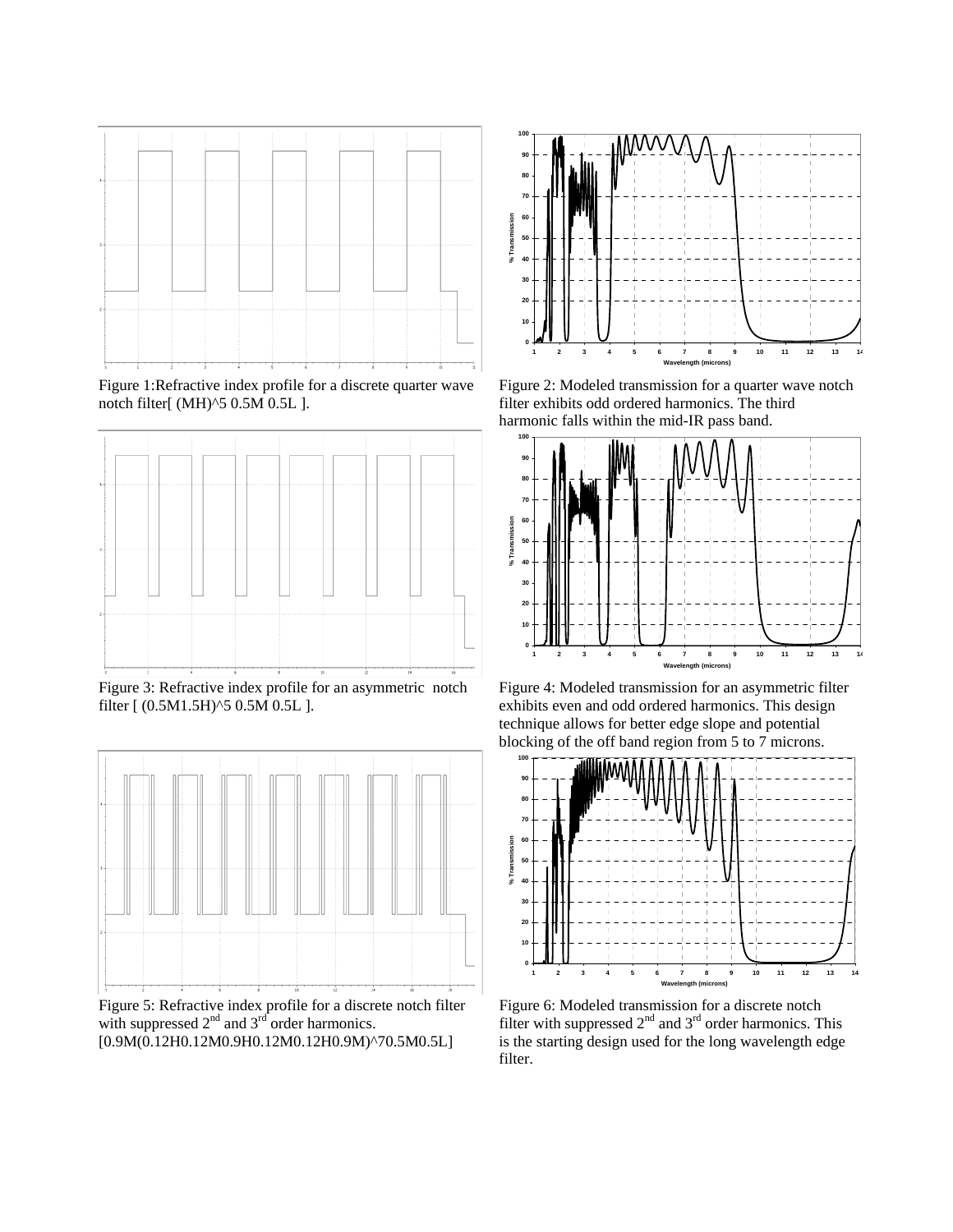The needle synthesis method begins with a starting design which can be a legacy design or simply a single layer of one of the available thin film materials. A performance target is described and a thin needle of material is systematically inserted along the thickness of the starting design. A performance merit is calculated at each insertion point, and the thin layer is inserted at the point where the needle most reduces the performance merit function<sup>1</sup>. The performance merit is the root-mean-square of the deviations between predicted performance and the performance target. The new design, now two or three layers if a single layer starting design was used, is refined, allowing the layers to change in optical thickness so as to further reduce the merit function. The process is repeated inserting a new layer and refining the design until the insertion of any thin layer does not further reduce the merit function.

Needle synthesis is a powerful method for producing designs with complex performance. However, while the method can produce acceptable solutions, it can just as easily produce solutions which are not easy to manufacture, or which contain a large number of layers and fabrication time would prohibitively drive coating cost. Understanding the design trade-offs of film thickness, number of layers and the choice of coating materials can significantly impact coating complexity and cost.

The harmonics of a discrete interference filter can complicate or be used to advantage in designing dual band filters. Figures 1 to 6 present the index profile and modeled transmission of three potential starting designs to illustrate this point. Figures 1 and 2 present a quarter wave (QW) notch filter. Figures 3 and 4 present an asymmetric notch filter. Figure 5 and 6 present a design with suppressed the  $2^{nd}$  and  $3^{rd}$  harmonics. These designs place the notch filter at 10.5 microns and have the same final two layers acting as a short-pass, step-down, antireflection film. The QW filter exhibits odd ordered harmonics. The asymmetric notch filter exhibits harmonics at both odd and even orders. The advantage of the asymmetric design is that the bandwidth and edge slope of the notch can be reduced but at the cost of adding the even harmonics and the need for more layers to achieve a similar optical density as the balanced QW design<sup>2</sup>. The location of the second and third harmonics can be modified making it useful as a starting design for the band pass filter. The third filter design illustrates harmonic suppression. The second and third harmonics are suppressed and can be used as a starting design for the dual band edge filter.

The design examples presented all use a common infrared materials set and process. Germanium and zinc selenide were selected as filter substrates.

## **2.1 Dual Band Anti-reflection Coatings**

The development of dual band infrared sensors with optics that share a common aperture creates the need for high performance optical coatings in multiple spectral bands<sup>3</sup>. This new generation of IR imagers can have 10 or more surfaces and use a selection of high to low refractive index lens materials. High performance, dual band anti-reflection coatings that reduce surface reflection to less than 1% per surface in each spectral band for these materials are required to maximize system sensitivity. Dual band IR coatings are typically thicker and more complicated than anti-reflection coatings which have been optimized for either the mid-IR (3.5 to 5µm) or far-IR (7.8 to 10.5µm) spectral bands.



Figure 7: Ge AR transmission is modeled on a 1 mm thick germanium substrate. Uncoated, single surface and dual surface coated germanium are presented at normal and  $30^{\circ}$  AOI.



Figure 8: Dual Band 15 layer AR design for ZnSe. Transmission at 0 and 30° AOI is presented.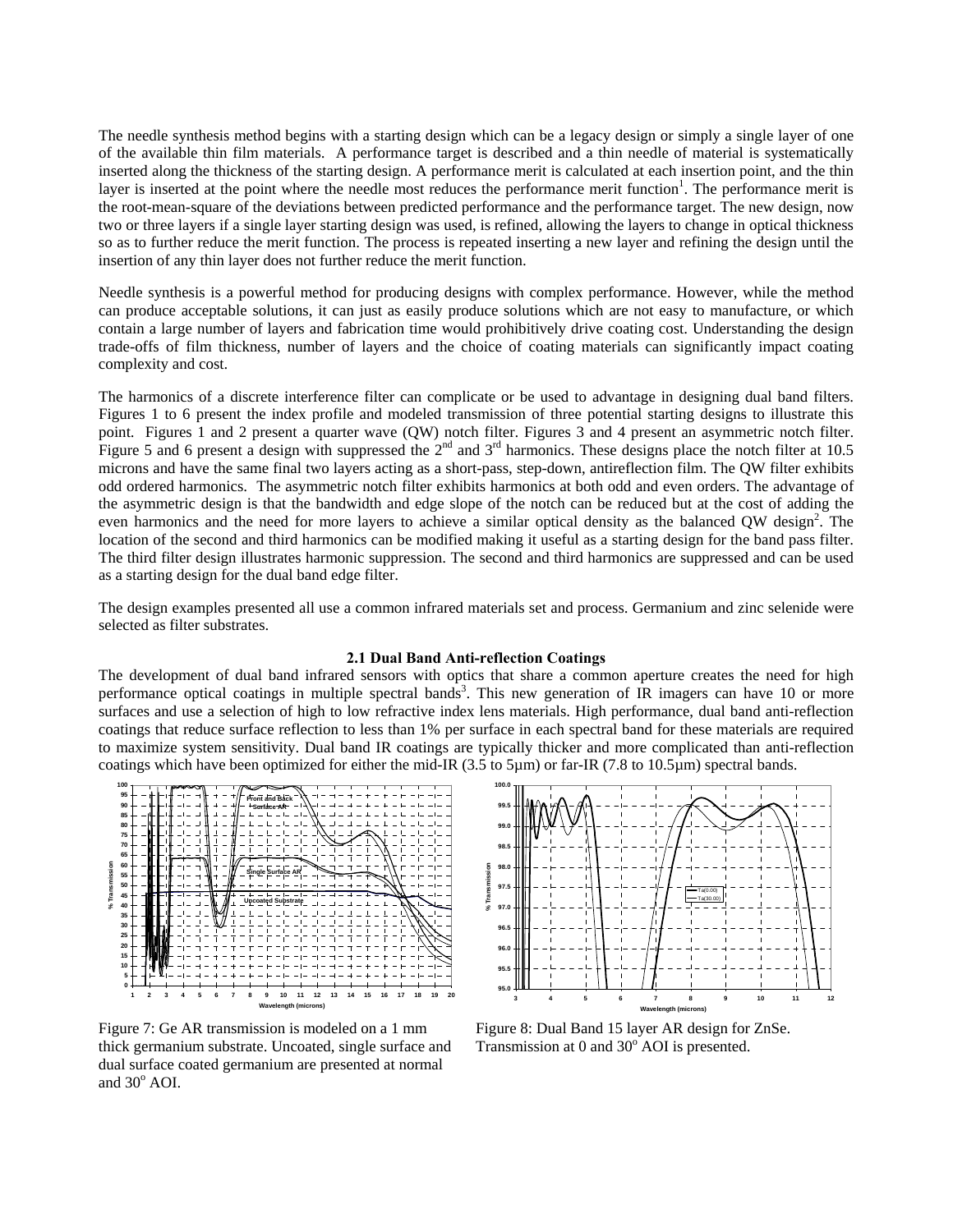Figures 7 through 8 present the modeled spectral transmission for Germanium and Zinc Selenide dual band AR films used in development of the three filter designs. These designs are described in more detail in a previous paper<sup>4</sup>.

#### **2.2 Filter design: The Dual Band Dichroic**

The function of the beamsplitter filter is separation of the visible and infrared bands. The visible band is reflected and the mid and far infrared bands are allowed to pass through with minimal insertion loss. The filter is designed to operate at 45° AOI. Since the reflection band is at shorter wavelengths than the infrared pass bands, harmonic suppression is not required. The visible reflector is typical of other visible dielectric designs except that infrared transmitting materials are used. However, the design must include an anti-reflection component for the mid and far infrared region. This requirement adds to the film's thickness and the total number of layers. The starting point for the design is a set of quarter wave reflectors that cover the visible region from 0.8 to 0.45µm. The order of the notches is from long to short since the materials begin to absorb at the shorter wavelengths and placing the blue reflector near the top of the film stack minimized absorption. The design is then refined and optimized using needle synthesis.

Table 1: Summary of Visible/Dual Band IR Beamsplitter Design Performance AR 45<sup>°</sup> AOI.

| <b>Thickness</b><br>(microns) | <b>Number of Layers</b> | <b>Vis Reflection</b><br>$(0.45-0.8)$ | <b>MIR Reflection</b><br>$(3.5-5.0)$ | <b>NIR Reflection</b><br>$(7-10.5)$ |
|-------------------------------|-------------------------|---------------------------------------|--------------------------------------|-------------------------------------|
| 4.72                          |                         | 94.8                                  | 2.34                                 | 2.60                                |
|                               | 38                      | 96.7                                  | l.84                                 | .30                                 |
| 8.73                          | 59                      | 98.1                                  | 1.43                                 |                                     |



Figure 9: Visible reflection for three potential designs of different film thickness.



Figure 11: Predicted visible reflection of the beam splitter design selected for fabrication.



Figure 10: Infrared reflection for three potential designs of different film thickness.



Figure 12: Predicted infrared transmission and reflection of the beam splitter design selected for fabrication.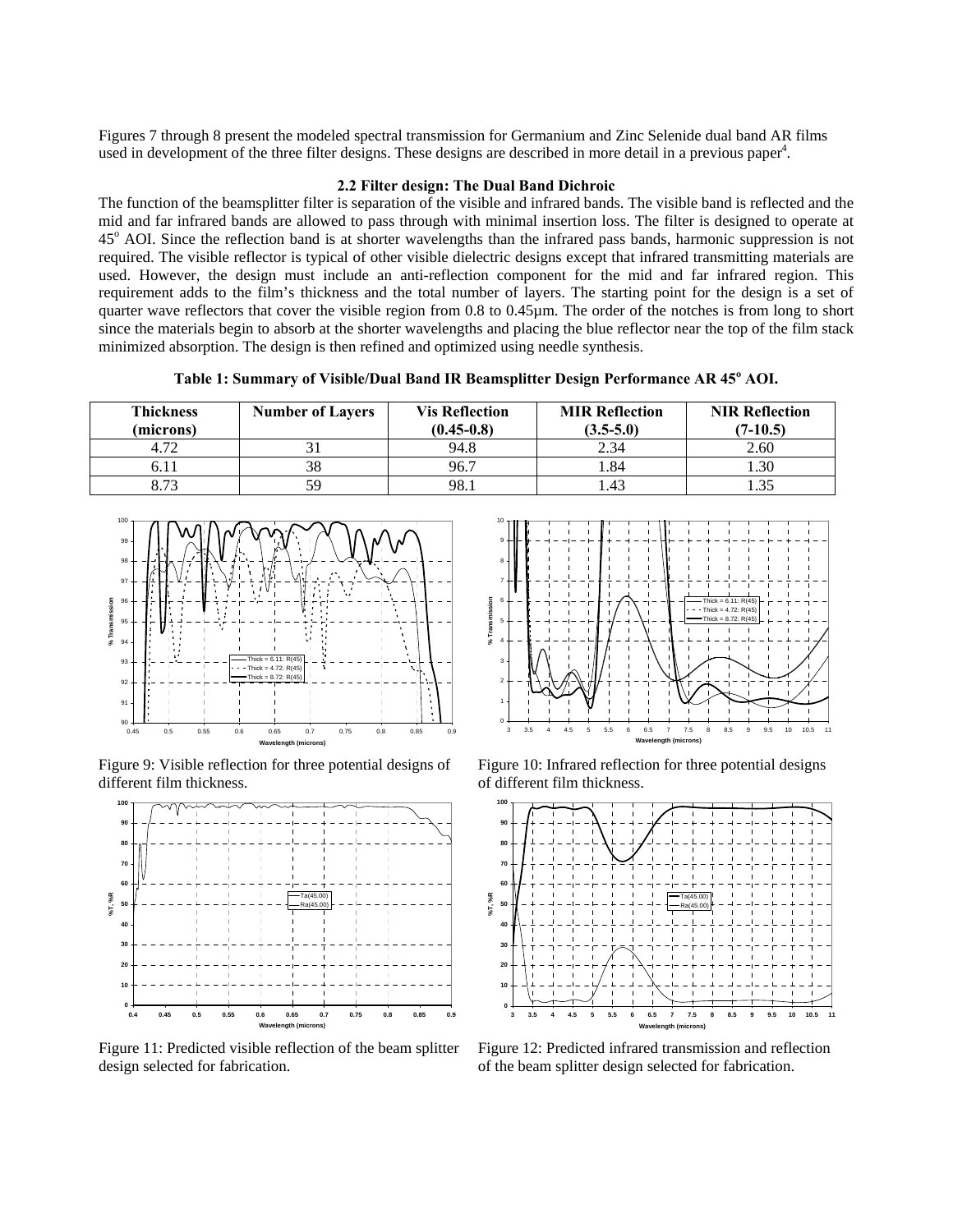The cost driver for this design is the average reflection in the visible region. Figures 9 and 10 present an overlay of three designs for an average visible band reflection of 95, 97 and 98%. Table 1 summarizes these designs and modeled performance. Film quality is not a parameter listed in this table as it is not easily modeled. However, film quality is ultimately the limitation of the dichroic design as increased film thickness leads to stress induced distortion and cosmetic defects from problems with the manufacturing process. For comparison, the average reflection expected for a freshly coated aluminum film is 90.3% and for silver 98.4% over this spectral region<sup>5</sup>. Figures 11 and 12 present modeled performance for the design selected for fabrication.

#### **2.3 Filter design: The Dual Band Edge Filter**

The edge filter is a notch filter which defines the long wave cut-off for the optical system. The design challenge is that the second and third harmonics of the reflection notch used to define the edge need to be suppressed. The discrete starting design presented in figure 13 is similar to the method described by Baumeister for suppressing specific harmonics<sup>6</sup>. This technique uses thin trimmer layers to suppress a specific harmonic. This design approach significantly increases the number of layers in the design from 2 per group for a quarter wave filter to 6 layers per group in this example.

| Table 2. Summal v of Dual Danu Euge Filter Coating Designs |                   |        |               |                      |        |        |
|------------------------------------------------------------|-------------------|--------|---------------|----------------------|--------|--------|
| <b>Lavers</b>                                              | Thickness $(\mu)$ | Slope  | <b>Max OD</b> | OD $\omega$ 10 $\mu$ | MIR %T | FIR %T |
| 40                                                         | 15.3              | 4.71 % | າ າ<br>2.Z    | . . 2                | 97.7 % | 95.0 % |
| 55                                                         | 19.3              | 2.59 % |               | 1.9                  | 99.5 % | 99.0 % |
| 76                                                         | 26.3              | .55 %  |               | 2.9                  | 99.4 % | 98.8%  |

**Table 2: Summary of Dual Band Edge Filter Coating Designs** 





Figure 15: Predicted transmissions for three edge filter designs are overlaid.



Figure 13: Starting design for the dual band edge filter Figure 14: Predicted performance for the edge filter.



Figure 16: Predicted transmission for the edge filter designs on a logarithmic scale.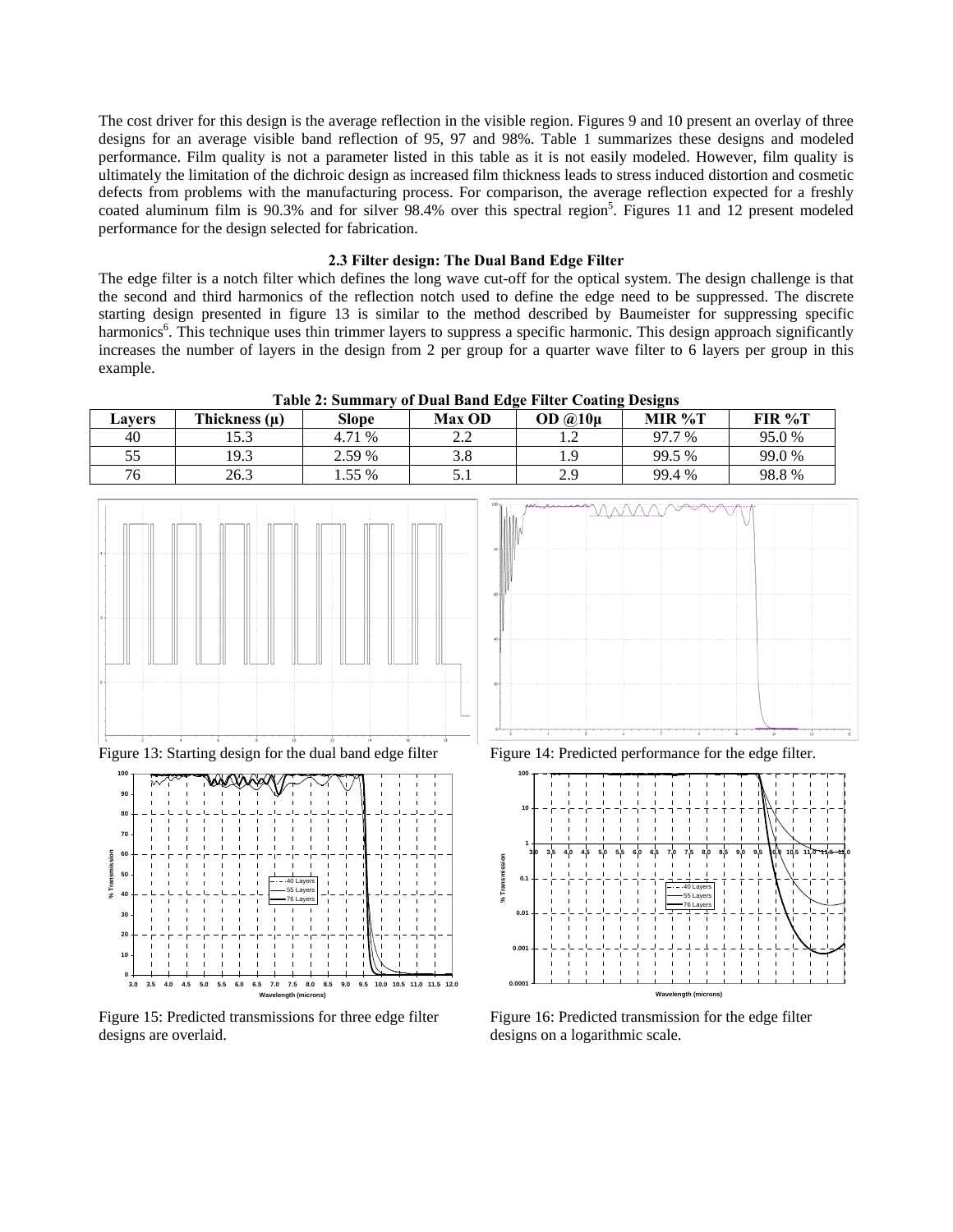The technical drivers for this type of design include edge slope, bandwidth of the edge filter, optical density in the out of band region and performance over angle of incidence. Edge slope and bandwidth are indirectly proportional, with better edge slope resulting in the need for a narrower bandwidth and a higher number of groups to meet the same optical density.

Figures 15 and 16 present an overlay of transmission for three edge filter designs with 5, 8 and 11 groups used as the starting design. Table 2 presents a summary of each design and model performance. The optical density and edge slope improve with increased design thickness. Edge slope is calculated at the ratio of the difference between where the edge is 90% and 10% divided by the edge wavelength at 50%. Transmission in the band pass region can generally be optimized regardless of edge filter performance.

#### **2.4 Filter design: The Dual Sensor Band Pass Filter**

The bandpass filter defines the long and short edge of the dual band pass sensor as well as blocks the region from 5 to 7 µm where atmospheric absorption limits the sensor's range. The filter design is similar to the edge filter but rather than suppressing the harmonics, the harmonics are modified to provide blocking at the short edge of the band and the spectral region between the bands. Table 3 presents three examples of this design. The cost drivers are the out of band optical density and edge slope across the required angles of incidence.



Figure 17: Alternate designs for the dual sensor band pass filter.



Figure 19: The refractive index profile for the dual sensor bandpass filter design.



Figure 18: Predicted transmission for three potential dual sensor band pass filter designs.



Figure 20: Predicted performance for the dual bandpass filter design selected for fabrication.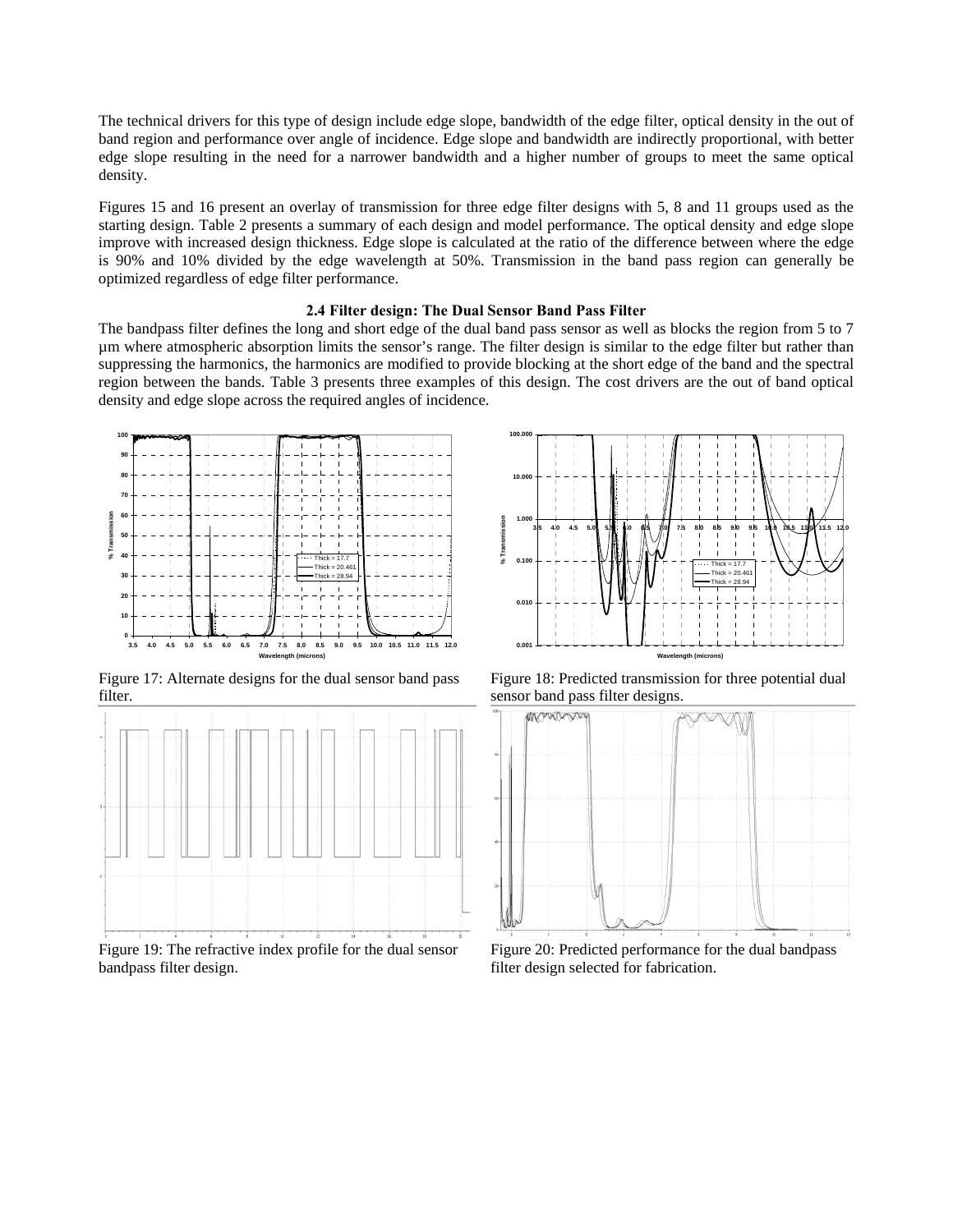| <b>Lavers</b>  | Thickness (µ) | <b>Average OD</b><br>$5.1-7 \mu m$ | <b>Average OD</b><br>$10-12$ um | Average %T<br>$3.5 - 5 \text{µm}$ | Average %T<br>$7.4 - 9.5 \mu m$ |
|----------------|---------------|------------------------------------|---------------------------------|-----------------------------------|---------------------------------|
| 42             | .7.7          | 3.0                                | 1.9                             | 99.3                              | 99.1                            |
| 4 <sub>1</sub> | 20.5          | 2.6                                | 3.0                             | 99.0                              | 99.2                            |
|                | 28.9          |                                    | 2.9                             | 98.7                              | 99.0                            |

**Table 3: Summary of Dual Sensor Pass Band Coating Designs** 

# **3. FABRICATION RESULTS**

A potential problem with using needle synthesis for filter design is that the resulting design may be too sensitive to layer thickness or material index to allow for practical manufacture. Addressing this concern, a prospective design of each filter type was selected for a single fabrication run. In practice, a candidate set of designs are fabricated repeatedly and run to run statistics are complied before moving the designs into production. The data presented here is just the beginning of that process.

The filter demonstration used the same material set and process for each filter type. The filters were fabricated using electron-beam evaporation. The visible/infrared beamsplitter was deposited on a germanium substrate and the other two filters were deposited on zinc selenide. Layer thicknesses were measured using quartz crystal monitoring.

Table 4 presents a summary of the selected designs and measured results. Figures 21 and 22 present measured results for the visible beamsplitter. The visible reflection is presented in figure 21 and the infrared reflection is presented in figure 22. Good infrared passband transmission was achieved.

Figures 23 and 24 present measured results for the edge filter. The filter is deposited on a ZnSe substrate. The second side of the substrate was coated with an anti-reflection coating. Good edge slope was demonstrated, but the passband transmission was not as smooth as modeled and will need to be addressed in future development.

Figures 25 and 26 present measured results for the dual band pass coating. The design was deposited on ZnSe. The back surface of the substrate is uncoated and therefore limits the pass band transmission. Location of the passbands is reasonable, but once again, the passband transmission is not as smooth as expected.

| Table 7. Summary of Fabrication Results for the Three Fliter Types at 49 Treft |        |                  |          |          |                        |  |
|--------------------------------------------------------------------------------|--------|------------------|----------|----------|------------------------|--|
| Design                                                                         | Lavers | <b>Thickness</b> | MIR $%R$ | $FIR\%R$ | <b>Comment</b>         |  |
| Dual Band Dichroic                                                             | 53     | $6.5 \text{µm}$  |          | 0.9      | Visible Refl=94.5%     |  |
| Dual Band Edge Filter                                                          | 49     | 15.9um           | 92.3     | 91.0     | $\sim$ OD at 10 um=3.8 |  |
| Dual Sensor Bandpass Filter                                                    | 37     | $22.7 \text{µm}$ | 77.16    | 66.3     | No coating on S2       |  |

**Table 4: Summary of Fabrication Results for the Three Filter Types at 45° AOI** 





Figure 21: Measured visible reflection for the visible/infrared beamsplitter at 45° AOI. Measurement was made using an aluminum reference and scaled accordingly.

Figure 22: Measured infrared reflection for the visible/infrared beamsplitter at 45° AOI. Measurement was made using a gold reference.